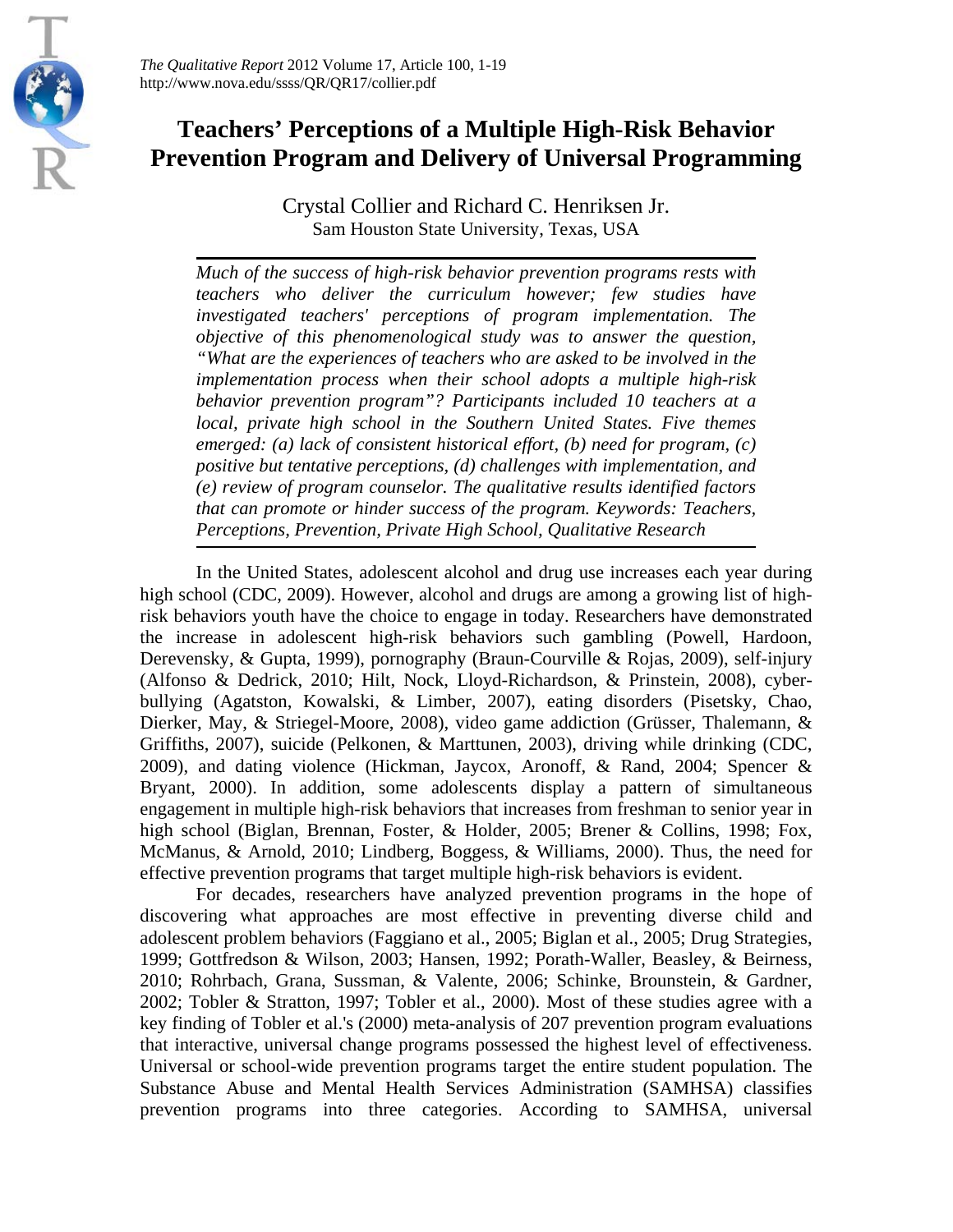programming benefits all members of a community whereas selective programs target individuals possessing certain risk factors and indicated programs target those already engaged in high-risk behaviors (Substance Abuse and Mental Health Services Administration's National Registry of Evidence-based Programs and Practices website, 2011). Much of the success of universal programs rests on the shoulders of teachers who deliver the curriculum (Drug Strategies, 1999). Such an effort involves a great number of teachers willing to invest time and energy to implement programs about topics they may know little about such as alcohol and drug abuse.

A new trend in evaluation involves conducting qualitative studies with teachers or counselors who implement universal programming and using the data to enhance the development, implementation, and success of programs (Baker-Henningham & Walker, 2009; Boxer, Musher-Eizenman, Dubow, Danner, & Heretick, 2006; Crothers & Kolbert, 2004; Klimes-Dougan et al., 2009; Lohrmann, Forman, Martin, & Palmieri, 2008; Soza-Vento & Tubman, 2004). Although this research is sparse, the addition of qualitative data, such as teachers' perceptions, offers a kaleidoscope of rich information regarding factors that can promote or hinder success of prevention programs that traditional quantitative evaluation may miss. For example, positive school climate is associated with effective risk prevention and health promotion efforts (Cohen, McCabe, Michelli, & Pickeral, 2009). According to Cohen et al. (2009), the experience, norms, and values of students and teachers within the school's organizational structure determine the quality of school climate and improving that climate includes the "whole village" of parents, students, teachers, school administration, and the community. Thus, researchers and administrators should hear each constituent's voice when evaluating prevention program changes and improvements. However, traditional quantitative methods may overlook key information that may be uncovered through a more personal, qualitative assessment method.

Qualitative evaluation provides a valid and effective mechanism for giving voice to teachers' perceptions. Researchers utilizing qualitative methodology to examine universal prevention programs that utilize teacher facilitators have shed light on factors that promote and hinder program sustainability and highlight the need to study teachers' perceptions. For example, Soza-Vento and Tubman (2004) found that the effectiveness of a universal anti-tobacco prevention program could be enhanced by targeting and improving teacher's perceptions of the program. They surveyed teachers to discover what factors motivated them to effectively implement the program. Anticipating that teacher training would emerge as a factor, researchers found that teachers regarded organizational commitments to reduce barriers as more important than training in regards to their perceptions of program effectiveness. However, in an attempt to implement a universal substance abuse prevention program, Sobeck, Abbey, and Agius (2006) discovered that insufficient teacher training and motivation can have unfavorable results on the effectiveness of program implementation. The authors of this study recommended assessing teacher motivation and training needs prior to program introduction. Both studies highlighted the need for qualitative assessment of teachers' perceptions. Climates and teachers' needs may significantly differ in diverse environments thus creating differences in program success for different reasons.

Successful program implementation by teachers depends, in part, upon how comfortable they are with the approach, how motivated they are about the approach, and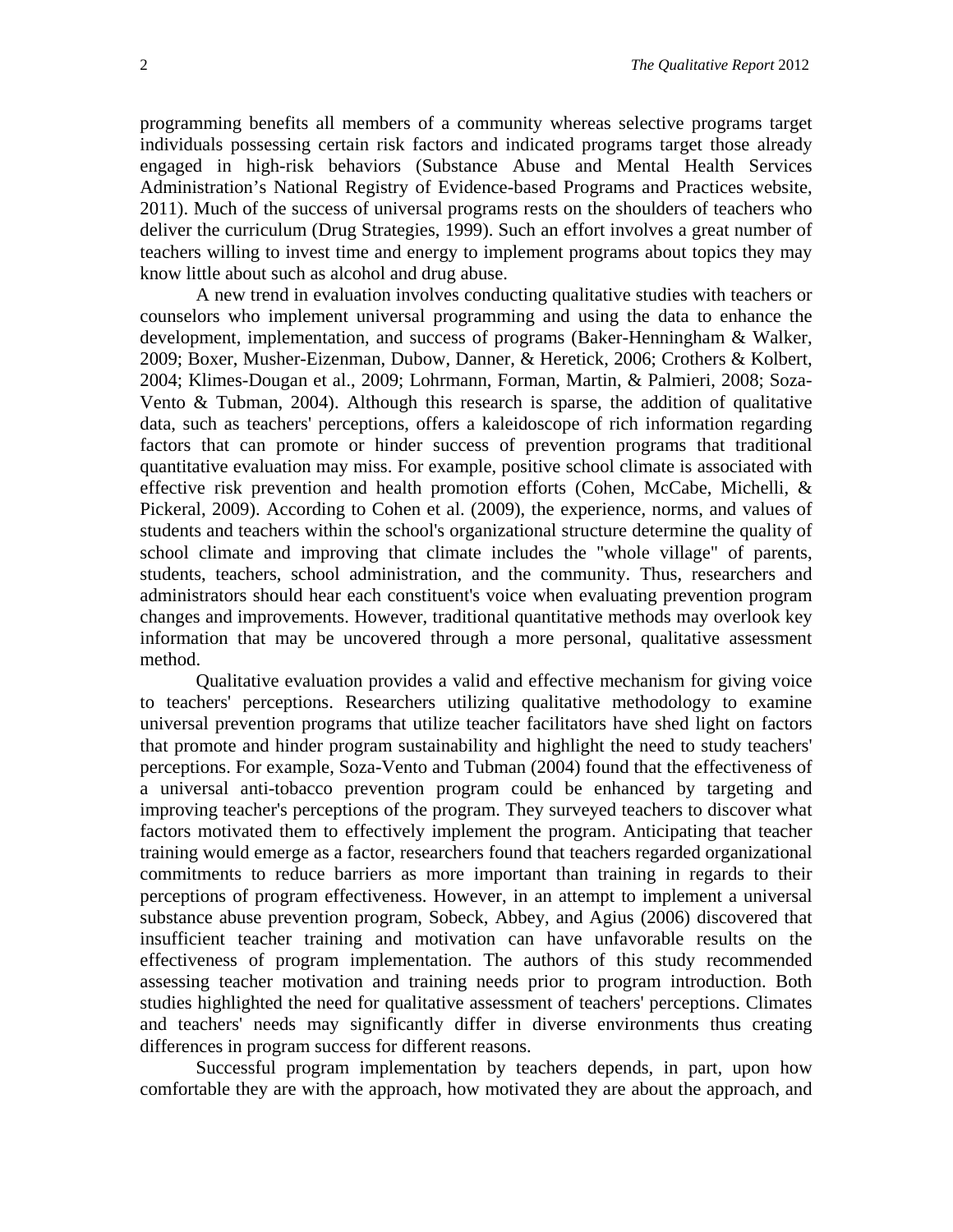positive perceptions about the approach (Rohrbach et al., 2006). While focused on special education and not prevention, the following qualitative study reflects how resistance can affect the implementation of any universally applied program. Lohrmann, Forman, Martin, and Palmieri (2008) studied school personnel's resistance to adopting a schoolwide special education program and found that in schools where the resistance was overwhelming, program execution struggled and overall program implementation was not realized. Some forms of resistance included staff beliefs about the need for the program, feelings of hopelessness about change, philosophical differences with their school, and feelings of disenfranchisement. Early detection of resistance sources such as these allows for the creation of action plans to remove barriers and promote teacher commitment.

Gathering this type of qualitative data allows for an in-depth view of the process of teacher implemented prevention programming. Integrating qualitative process data with quantitative outcome data enables administrators to further program sustainability in real-world settings. In one such study, Boxer et al. (2006) assessed teachers' perceptions of a school-based aggression prevention program and discovered a number of strengths within the school's culture that were already assisting in lowering aggression. They integrated these findings with the quantitative measures and developed individualized recommendations for the school and other schools implementing the same program. In a similar study, Crothers and Kolbert (2006) utilized qualitative and quantitative data from teachers and students to analyze the acceptability of a bullying prevention intervention. In this case, the qualitative data supported the quantitative and led the authors to conclude that the qualitative study of both teachers and students perceptions can improve prevention methods and increase participation.

In light of the promising effects found in the literature, the researchers of the current study decided to utilize qualitative data to examine prevention program effectiveness and sustainability of the universal portion of a prevention program that addresses multiple, high-risk behaviors. To date, no research exists that utilizes qualitative methodology to examine teachers' perceptions of a substance abuse or multiple, high-risk behavior prevention program. The program, adopted by a local religious, private high school, offers universal, selected, and indicated prevention programming to faculty, parents, and students. Faculty members are involved in delivering the universal programming portion. The purpose of this phenomenological study was to describe teachers' perceptions of and their participation in delivering the universal programming portion of a multiple high-risk behavior prevention program recently adopted by a local, private high school in a Southern United States. The study was designed to answer the question, "What are the experiences of teachers who are asked to be involved in the implementation process when their school adopts a new multiple high-risk behavior prevention program"? Thus, as was seen in the research listed above, we hoped that the qualitative results of this study would shed light on factors that could promote or hinder success of this program and others like it that traditional quantitative methods may overlook.

## **Method**

Many participants including teachers and administrators participated in the implementation of the prevention program currently in year two of a 4-year design. The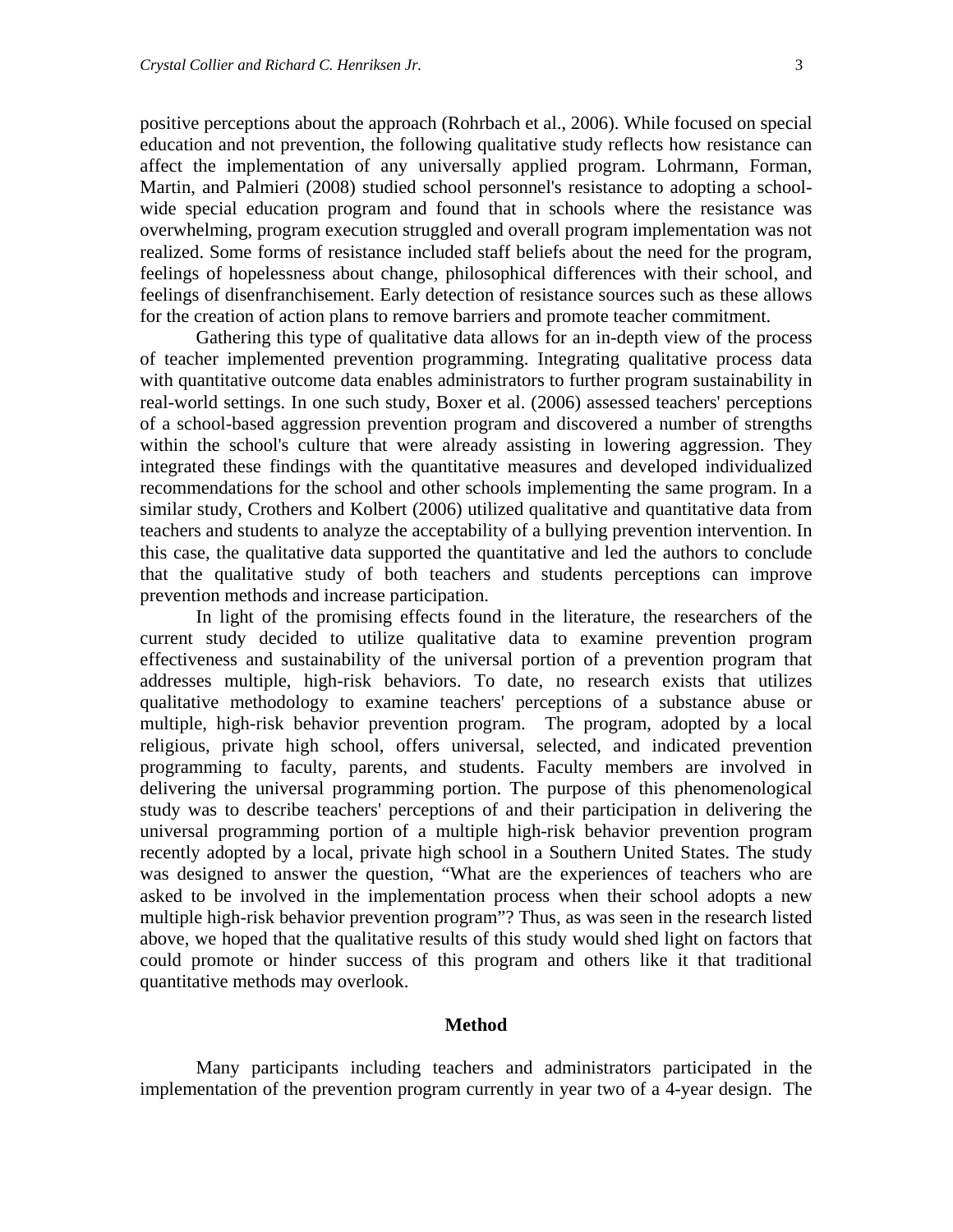researchers decided to allow enough time for the faculty to experience a full year and a half of program implementation prior to conducting this study. In addition, the program developers had ample time to ascertain and incorporate the study results into the next two and a half years of programming.For this study, the researchers chose a phenomenological design (Moustakas, 1994) to describe teachers' experiences of the introduction, implementation, and delivery of the universal portion of the prevention program at their school. As researchers who work in the field of adolescent high-risk behavior, the authors possess technical understanding of effective prevention programming and principles. However, this knowledge fails to explain why even excellent programs based on sound theory with good quantitative outcomes fail to integrate into some schools. Moustakas (1994) explains "the meaning of a phenomenon is in the act experience and not in the object" (p. 51). In his phenomenological approach, understanding the meaning of an experience is achieved by perceiving and reflecting on acts. Thus, we chose to utilize Moustakas' conceptual framework in an attempt to describe and understand the intentional experiences of the faculty who in essence are the program or the act.

## **Prevention Program**

Both authors of this article are counselors and counselor educators affiliated with Sam Houston State University who specialize in the area of alcohol and drug abuse prevention and treatment. The first author is an employee of a non-profit agency contracted to design and deliver the prevention program and serves as the program counselor's supervisor. Both authors possess an interest in the creation and sustainment of effective high-risk behavior treatment and prevention programs within their local community and set out to learn how teachers were experiencing their school's adoption of the multiple high-risk prevention program.

The program includes components of previously successful prevention efforts derived from the extant literature as well as two suggested elements missing from these programs: curriculum concerning multiple high-risk behaviors and programming tailored to fit a culture. The program targets 15 high-risk behaviors including: alcohol, drugs, tobacco, bullying, cyberbullying, dating violence, criminal behavior, video game addiction, suicide, driving under the influence, eating disorders, self-injury, gambling, sex, and pornography. Prevention programming takes place throughout each component of the school's system including faculty, parents, and students. Program researchers, including the first author, examined the culture and needs of the school by surveying each group prior to program adoption. The survey data assisted prevention counselors with the development of interventions targeting specific high-risk behaviors prevalent within the culture. Programming focuses on promoting social and emotional competence, changing perceptions about norms, development of executive function skills, and providing confidential therapy services on campus.

## **Participants**

A combination of random purposeful and criterion sampling were employed to determine the participants (Onwuegbuzie & Collins, 2007). The population of interest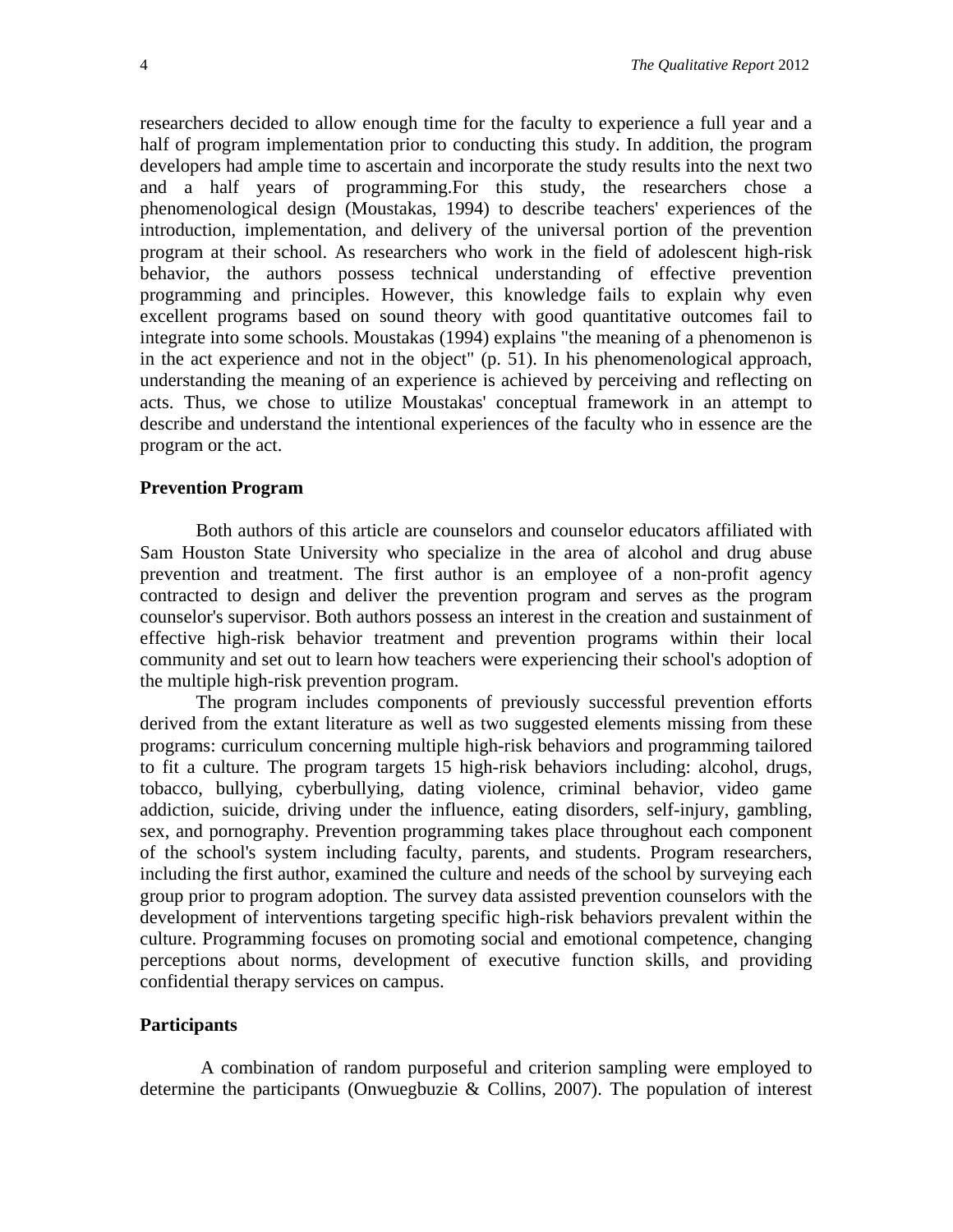included only teachers' who experienced and participated in the phenomenon. Thus, the criterion became teachers that received prevention education and implemented or assisted in the implementation of a prevention activity of the program as opposed to faculty who did not implement any prevention programming. Out of 78 possible teachers who met the criterion, ten participants were randomly selected. Ten participants are considered an appropriate sample size for a phenomenological study (Onwuegbuzie & Collins, 2007). After receiving institutional review board approval from Sam Houston State University as well as agency and program site approval, selected teachers were contacted and recruited using an email invitation. Participation in the study was voluntary. Prior to the interview, the lead author of this study described potential risks associated with participation and obtained consent from each participant. Pseudonyms were used to protect participant anonymity. Interviews were held in a confidential location and no identifying remarks were used. Of the ten selected, five males and five females ranging in age from 26 to 68 participated in the study. All participants identified themselves as Caucasian or White. Seven participants reported being married, two divorced, and one single. Seven participants had children. Three participants had children attending the school. The range of years reported working at the school was between three and 25 years.

## **Data Collection Procedures**

Two types of data were collected including demographic information and participant responses to interview questions. Demographic information included age, gender, race, and occupation, years employed at school, marital status, number of children, and number of children at this school. The demographics questionnaire also included two open-ended questions regarding the participants' experiences with the prevention program. The two questions on the demographics questionnaire were: (a) *Describe what you know about the prevention program being conducted at this school* and (b) *Describe your level of participation in the school's prevention program activities?* These two questions served the purpose of ensuring that each participant met the participant inclusion criteria by being aware of and participating in the program. In addition, the qualitative, fill-in-the blank questions allowed the participant to focus on their experience prior to conducting the interview (Moustakas, 1994). In addition, field notes were taken throughout the interview process and compiled at the end of the data collection process.

The interview was semi-structured and included four open-ended questions that were based on the research literature. Moustakas (1994) recommended general questions in regards to what is experienced in terms of the phenomenon and what contexts or situations typically influence or affect the experiences with the phenomenon. Thus, the questions used were: (a) *What is your perception of how the school has historically dealt with high-risk behavior of the students*, (b) *What is your perception of the current prevention program*, (c) *Describe the role the current prevention program plays in the school*, and (d) *Describe your particular role in the program activities?* These questions tap into the participants' experience of the program and their role within a historical context. Additional questions were asked during the actual interviews to clarify, add to, or elicit a deeper understanding of the interviewee's experience.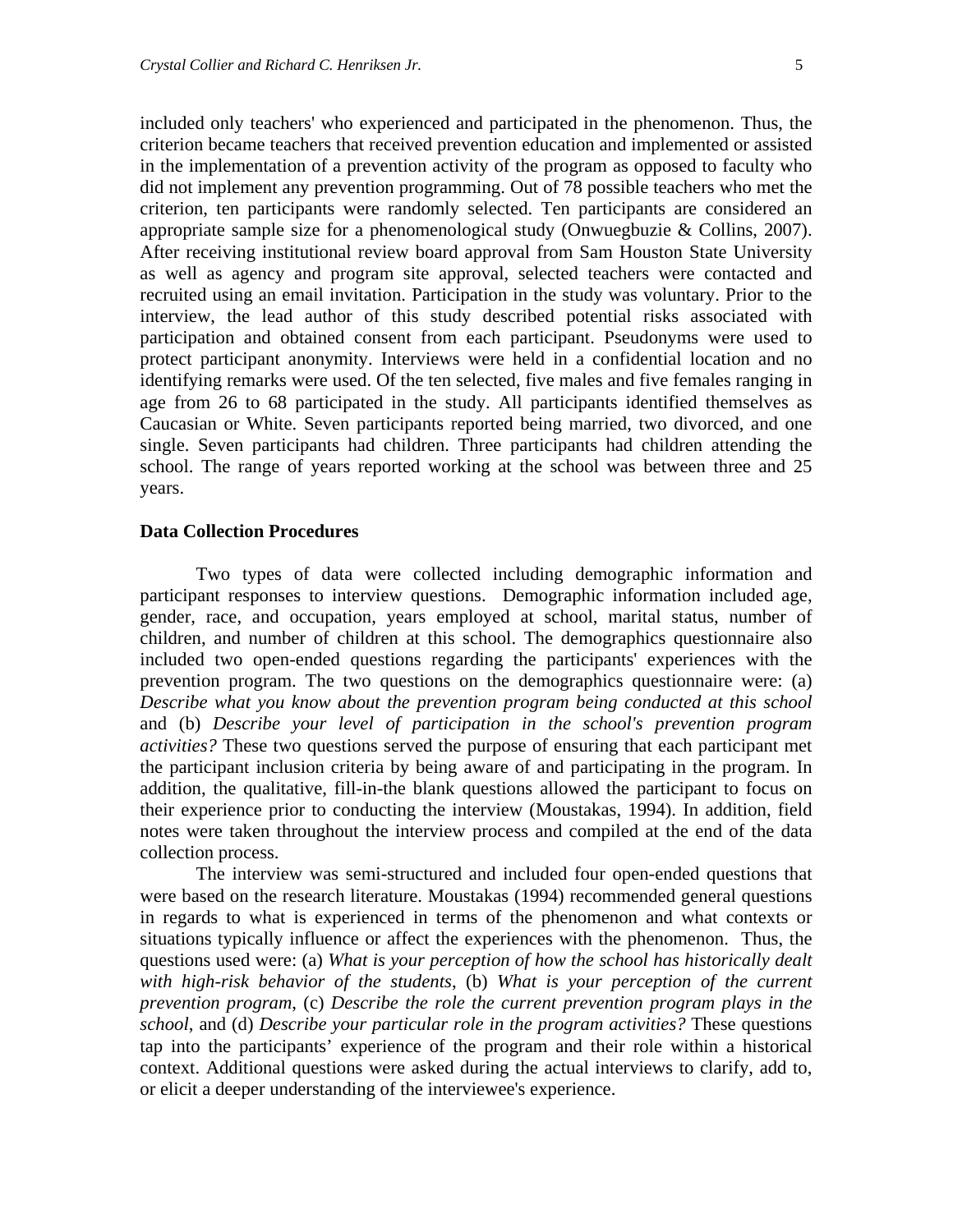The duration of the interview ranged from 15 to 35 minutes. Participants were asked to meet in a private office away from their classrooms and administration buildings. Participants were provided a copy of the written informed consent and a verbal description of the contents. The informed consent included a description of the study, the benefits and risks of participation, the voluntary nature of the study, and that there was no compensation for participation in the study. Some participants were selected to receive an email from the principal investigator requesting a review of their data. This member check served as a validity measure by allowing the participants to verify the accuracy of their initial interview and add additional detail to their experiences (Creswell, 2007).

 All interviews were audio taped and transcribed by the first author. All identifying information was coded and kept confidential. Participants chose pseudonyms to insure confidentiality. All study data, including audiotapes, were kept in a locked filing cabinet at the principal investigator's office and were destroyed upon completion of the study.

#### **Data Analysis**

A phenomenological study portrays the meanings and essences for several individuals of their lived experiences of a single concept or phenomenon (Creswell, 2007; Moustakas, 1994)). The researchers were interested in allowing the meaning of the teachers' experiences of the introduction and implementation of the new prevention program to emerge rather than presupposing or assuming based upon observation. In order to allow the common essence of the experience to materialize, the researchers bracketed their judgments through a process including self-reflection via journaling and checking interpretations between researchers (Hamill & Sinclair, 2010; Moustakas, 1994). The bracketing procedures began prior to and continued throughout the entire process of the study. By examining and suspending preconceived beliefs, assumptions, and values about the phenomenon, the researchers were able to approach the participants and the interview data with freshness. Sources of bias identified by the researchers included employment as the program manager of the prevention program and direct supervisor of the counselor implementing the program. Even though the researchers had no direct contact with the teachers who implemented the program on campus, the drawback included the possibility of this bias contaminating the researchers' perspective. In addition, the authors accomplished methodological triangulation by utilizing multiple data sources. The authors cross-validated the interview data with the written, open-ended question data from the demographic questionnaire and with the observation and field notes (Creswell, 2007).

The Stevick-Colaizzi-Keen method (Moustakas, 1994) was chosen as the most practical and useful data analysis tool for the phenomenological purposes of this study and is described in the following six steps. First, the researchers entered the epoché, a state of suspended judgment about the phenomenon achieved by examining and journaling all preconceived notions and biases about the prevention program (Hamill & Sinclair, 2010; Moustakas, 1994). For the first author, serving as program manager for the project and researcher meant becoming self-critical and self-aware of how values about the program might influence questioning of participants, collection of data, and data analysis. Second, interview transcriptions were carefully examined to identify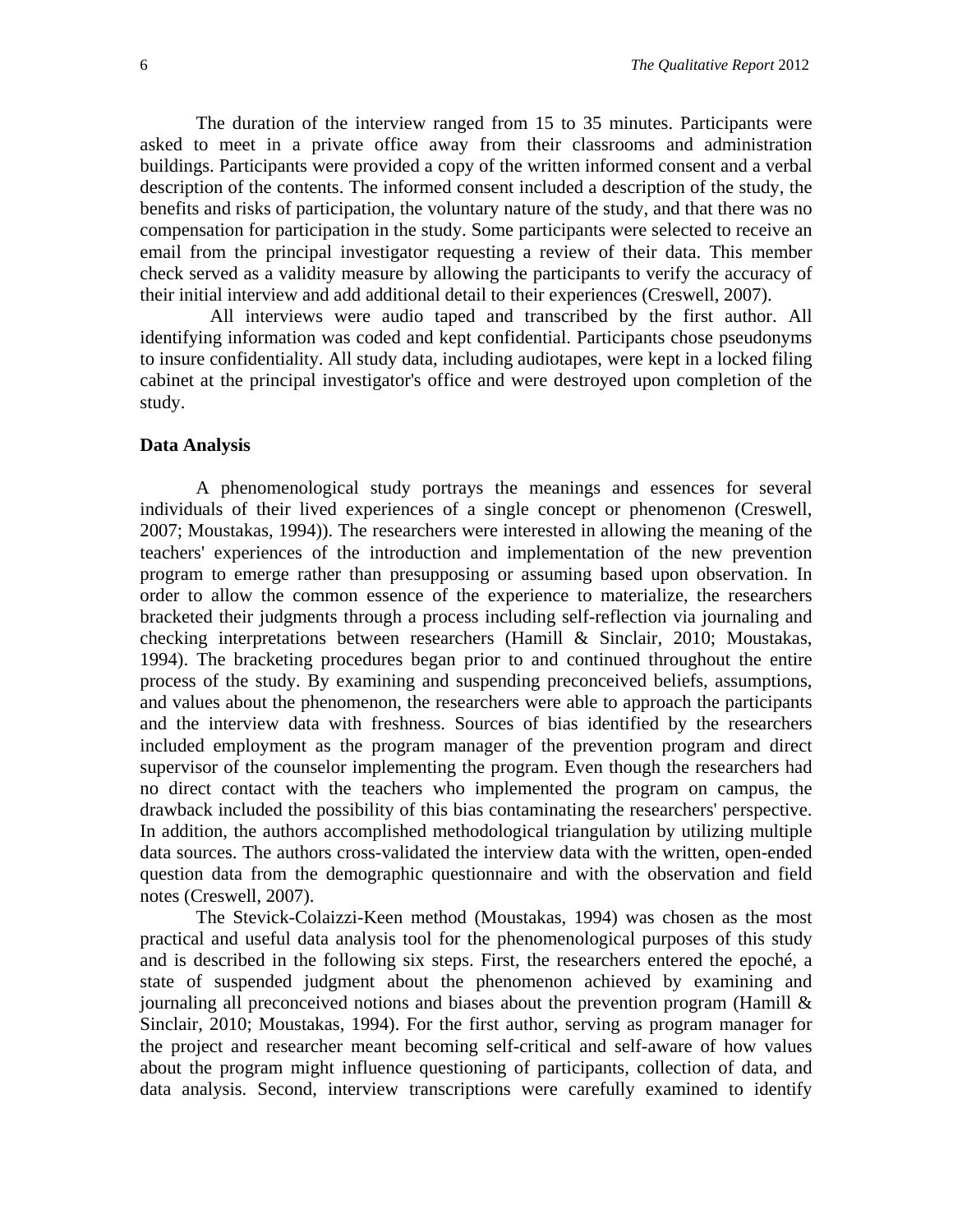significant statements regarding how participants experienced the introduction and implementation of the prevention program within its historical context. Called horizonalization of data, significant statements are compiled into a list of nonrepetitive, nonoverlapping statements (Creswell, 2007). Third, the authors assembled themes or units of meaning from the list of significant statements. Moustakas (1994) called these themes the horizons and they comprise the textural description of the experience. Fourth, the authors wrote the textural description of the teachers' experience of the prevention program including verbatim examples. Whereas the textural description describes what the participants experienced, the structural description describes how the experience happened (Creswell, 2007). Here the goal was to discover how the experience came to be what it is and what conditions existed for the phenomenon to appear. Therefore, in step five, the authors wrote a structural description of the teachers' perception of the prevention program including information about its setting and historical context. Incorporating both the textural and structural descriptions into a composite of the phenomenon composes the six and final step and ultimately depicts the core of the teacher perceptions of the prevention program. This passage is the "essence" of the experience that intuitively integrates the fundamental textural and structural descriptions into a unified whole and represents the culminating aspect of a phenomenological study (Creswell, 2007, p. 159; Moustakas, 1994). In this step, the authors were able to capture the fundamental synthesis of teachers' experience and understand the nature and meaning of their introduction and participation in the multiple high-risk behavior prevention program recently implemented in their school.

#### **Results**

The current study was designed to describe the experiences of teachers who are asked to be involved in the implementation process when their school adopts a new multiple high-risk behavior prevention program. Structurally, participants experienced the phenomenon in multiple locations across the school. Program activities took place within their classrooms during advisories, in the Chapel during speakers and homilies, during in-service training, and in their physical mailboxes and email boxes. Some study participants came into contact with the prevention program in the parking lot during a drunk-driving presentation, in the cafeteria during student activities and lunch hour discussions, in the auditorium during kick-offs and round-table events, and in the hallways when students displayed prevention posters. In addition, some participants encountered the prevention program in the school newspaper when students wrote articles about the program or when the program counselor advertised her confidential office hours. Some attended events in the theater when students presented plays about high-risk topics.

All 10 teachers involved in this study participated in the implementation of the universal portion of the program, nine served as activity facilitators during advisory classes. Research data were analyzed including the teachers' interview transcripts, written open-ended questions, and field notes. Five themes emerged including: (a) lack of consistent historical effort, (b) need for program, (c) positive but tentative perception of current effort, (d) challenges with implementation of the program, and (e) review of program counselor.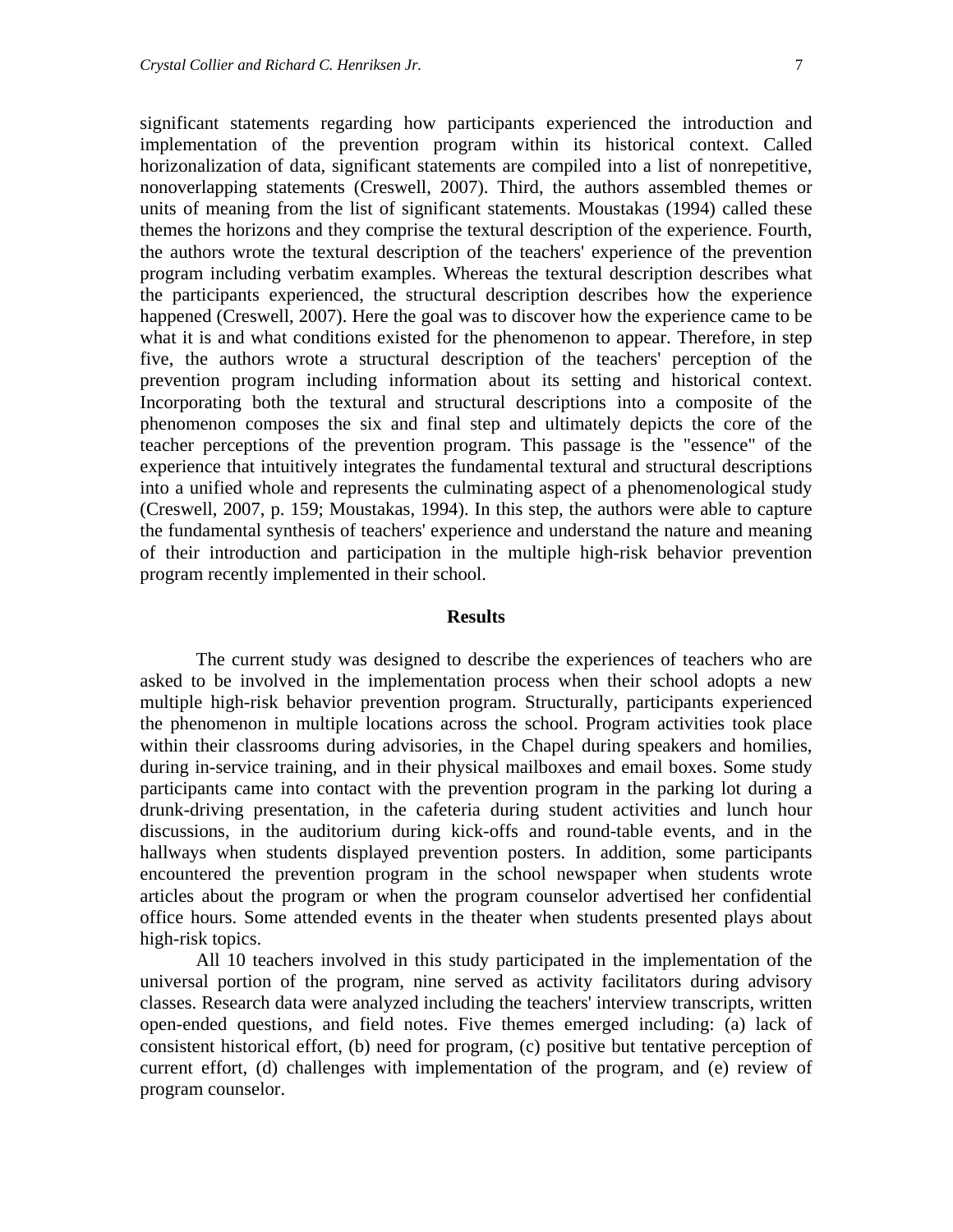## **Lack of Consistent Historical Effort**

All 10 of the participants shared experiences that referenced the school's historical lack of consistent action for students exhibiting high-risk behavior such as alcohol or drug abuse on campus or at off-campus school events. This overall theme included three sub-themes: (a) inconsistent disciplinary action and prevention efforts, (b) previous prevention efforts, and (c) effectiveness of historical prevention efforts.

**Inconsistent actions and efforts.** All 10 participants discussed the school's historical lack of consistency of disciplinary action when students broke school policy regarding alcohol and drug use on campus or during off-campus school events. Many described that before the new prevention program some students were given leniency while others were referred to treatment centers or boarding schools. Stefan's words describe the lack of discipline consistency, "There was no consistency. Some students were kind of handled in a more kind way and others students were handled in a more harsh way...and so it seemed uneven." Additionally, William's words also describe this theme,

From what I have seen the dealings have been inconsistent. In weird situations where someone has been involved with drugs and alcohol, they've been suspended from school. Then there are times you hear about students with drugs and alcohol that maybe have a detention. So, it's been very inconsistent.

Some teachers referred to the school's earlier rules regarding the use of alcohol and drugs. Their shared experience was having clear knowledge of the rules and policy but an unclear knowledge of the consequences for violating them. George's words sum up this dilemma,

I think we knew as faculty there was a…like if someone was bringing alcohol on the campus, we knew there was a clear punishment. We didn't know. If you had a student who you thought was having issues but they weren't blatantly violating a rule in front of you, you just really didn't know how the school was going to deal with that. It was pretty secret.

**Previous prevention efforts.** Regarding previous prevention efforts, all participants shared the experience of inconsistent historical prevention programs prior to the current effort. Efforts included one day to one week of prevention programming each year. Teachers in employment longer than eight years reported some years during which students received no prevention programming. Comments from Elliot, Stefan, and William respectively that demonstrate this theme included: "Limited to non-existent,… It would be one day each year…or maybe a couple of days in a week each year," and

Usually it was a group of people. It was always maybe a district attorney, a police officer, a psychologist. And they would talk about you know the risk involved in drugs and alcohol and driving and sometimes we'd have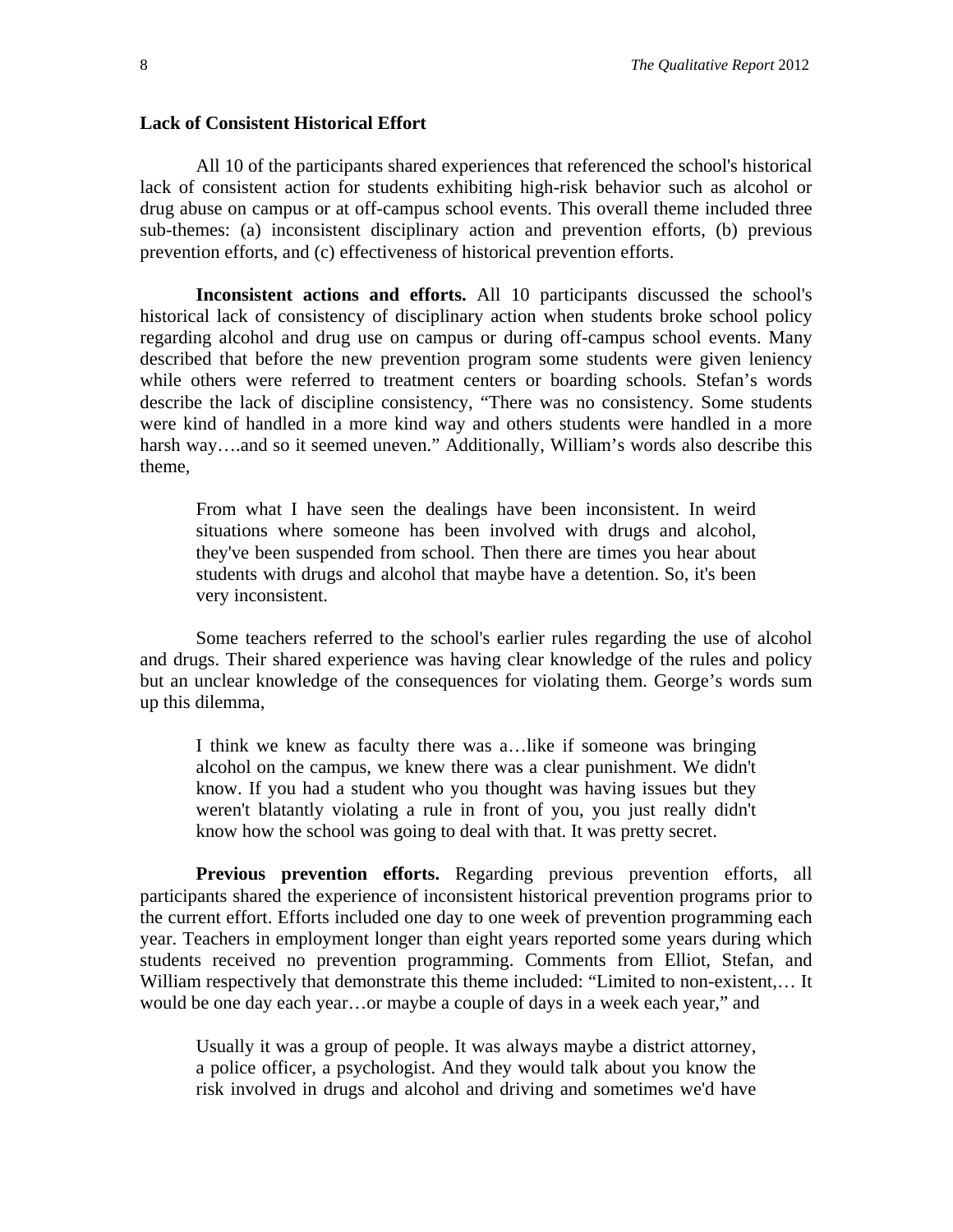somebody from the hospital. So, at least once a year we would have that.

**Effectiveness of historical prevention efforts.** Historically, the school offered some prevention programs. Teachers described these prevention efforts as inconsistent and ineffective. Frankie depicted a particular experience in detail:

We had a guy here for a few years who would come for a week. I met with him once in the group of faculty and I thought he was little crazy. The kids say, if anything, he made them want to try drugs. He was apparently a former drug user who had this sort of mission. The kids would talk about it and as the staff we would joke about it and say 'Oh! It's how to do drugs week'.

## **Need for Program**

Eight participants shared the belief that the school needed to improve their prevention efforts for various reasons. George, Parker, and Mary thought the need was due to the school's reputation as a "party school." George portrays this idea when he tells about what friends told him about the school before he started working there, "They told me 'Good school. We think you'll like working there but off the record, that's the party school of [city].'"

While most teachers did not believe the reputation was completely justified, seven out of 10 did perceive problems with high-risk behavior within the student population that necessitated a more concerted prevention effort. These participants judged the crux of the student's drug and alcohol issues to reside with the parents. Teachers placed emphasis on a more relaxed parenting style common to the high socioeconomic level of the student body. The subsequent quotes illustrate this shared perception. Elliot expresses, "Those parents are supplying them with their alcohol….setting up [beach city] trips…letting them go to [beach resort]. What do you think they are going there for?" George believes, "That's an ingrained cultural attitude that is gonna be really hard to break." Robert thinks, "It's not a real big secret that our biggest problem with alcohol is parents, not students. Parents will allow students to drink in their houses." Steven describes the sentiment and the need for program theme well,

I think um we do certainly have kids that are in high-risk behaviors. I think again this is stereotypical thing to say but we have kids that have access to money, which also gives access to buying drugs and alcohol, and we also have many kids whose parents travel or are out of town a lot. They are home alone. So, I think it's important that we have a program like this.

Catherine offered a response shared by most participants, "My only hope is that these parent programs help. The parents who don't need to be there are truly the ones that are there. And so, that's the problem... the lack of consistent parenting across the board."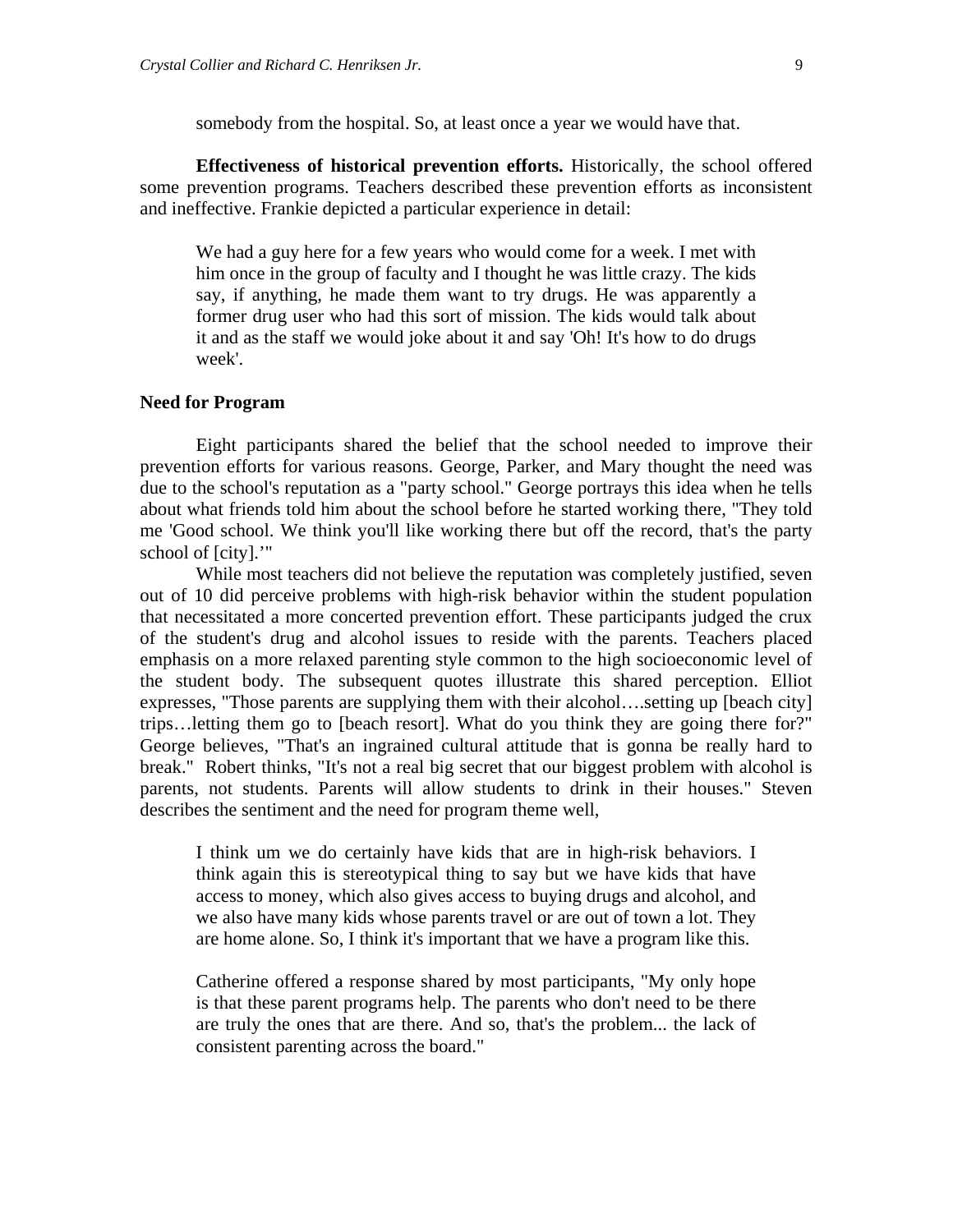## **Positive but Tentative**

All participants described the new prevention effort as an improvement from historical efforts and most thought it fit well within the school's culture. Nine of the 10 participants shared the experience of feeling hopeful and positive regarding the current prevention program but feeling tentative about its impact on students for various reasons. This overall theme included three sub-themes: (a) program infancy, (b) students not serious, and (c) multiple behavioral approach of the program.

**Program infancy**. Eight of 10 participants cited the newness of the program and predicted its improvement as time progressed. Frank states, "It's better than it was before but, I think it still has some issues." Elliot says, "So, I think it is a good, good way to start. I think it is still in its infancy." Robert reports, "I think that it is quite actually effective within this school culture. I think the Choices program needs to be given more time to establish. "

Accompanied by caution, the teachers' common reaction to the program included positive beliefs and attitudes. William's words offer a good example of this shared reaction,

I think we are all behind it. I think we all feel like, you know, anything that can again plant the seed or light the foundation is good. I mean the mission for our school is to have prepared these kids for a life after high school. And, this is what helps then I think we are all for it. I think we are all behind that.

**Students not serious**. Some teachers expressed specific observations regarding the program's effect on students. Most discussed how the students deal with the program topics as Mary describes, "I mean I think it's good because it's educating the students. But, a lot of them don't take it very seriously." Mark illustrates his perceptions,

A lot more tangible work on uh the issues. I know the effort has been a lot more genuine and serious and concerted and focused. The program has been a step in the right direction in terms of providing information to the community. My overall sense is that there hasn't been major behavioral changes among the students yet.

A "roll out" was described by six of the teachers. Teachers used the term "roll out" to describe the lack of impact on current students who were introduced to the program in 2009. They perceived that the students who were enrolled in the school before introduction of the program harbored negative feelings about having to be involved in something new. The teacher's shared belief was that the program would have its greatest impact on students who experienced the "roll out" or all four years of the program. Thus, they believe students who "did not know any different" would take the program more seriously. Parker's words describe this perception, "I think that it is probably better, you know, with the ninth and tenth graders because they have had that from the very beginning." Frankie explained the concept,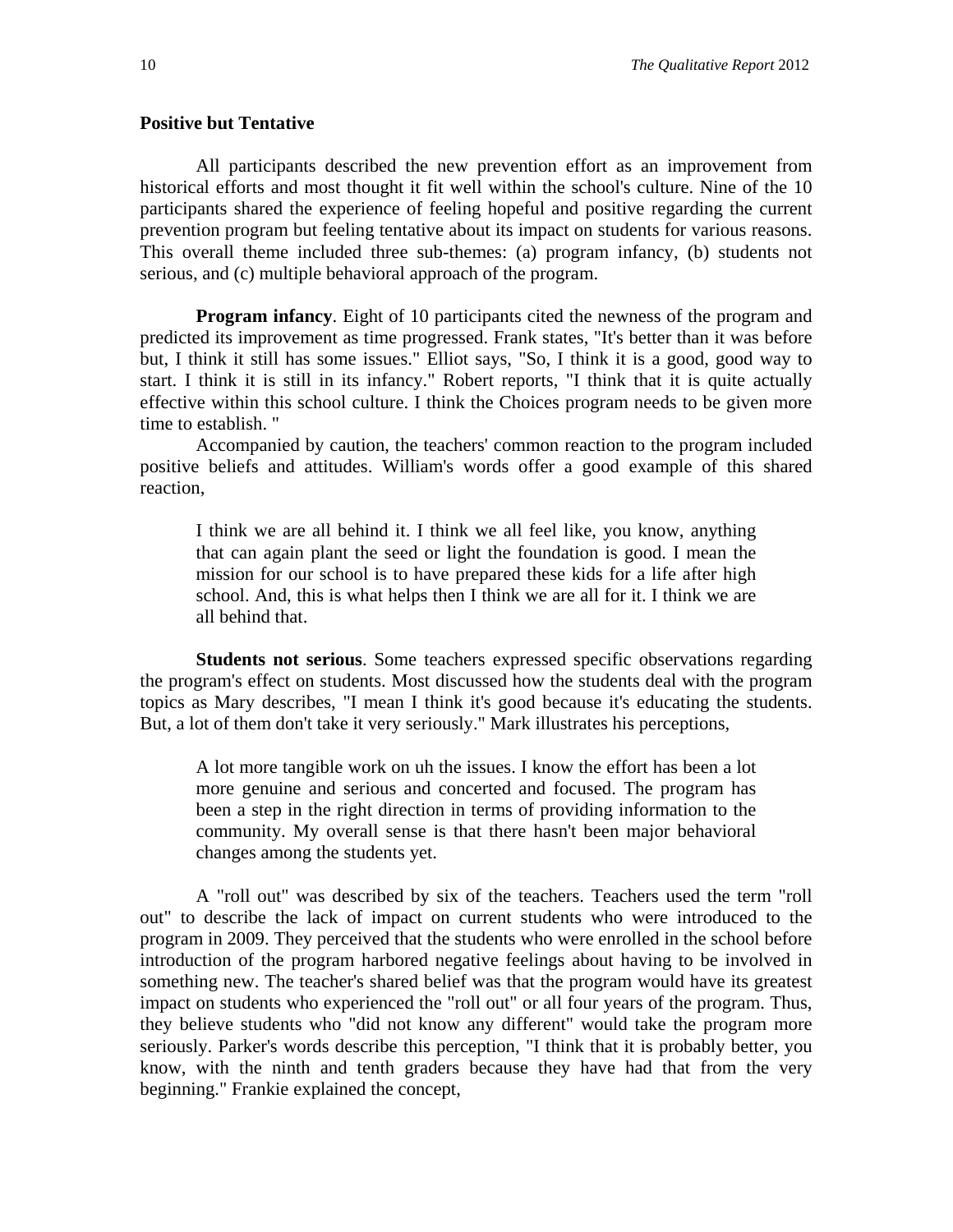The kids that were here before Choices and the roll out is kids who got here with Choices. They don't know any different so they are more receptive. So this is how it works.

**Multiple behavioral approach.** Most study participants felt positive about the ambitious nature of the current program. This was evident in participant perceptions of the multiple high-risk behavior focus of the program as seen in the following comments. Stefan commented, "I see evidence of the program working. It is effective because of its kind of multiple ways of trying to address the students…a lot of different things and its consistent without being overkill." Frank was pleased with the addition of new topics and mentions "But when it comes to some of the other topics like the suicide prevention or eating disorders or the thing about depression….that was a little more interesting to them and I think that's because it's not overdone." William expresses this theme,

I think this program has brought to light that there are other high-risk behaviors that students are involved that maybe as teachers and parents we don't see. You know the eating disorders and the bullying and things like that. I don't remember ever us talking about that before because we tend to concentrate on the drugs and alcohol. Although they hear that a lot more and they hear about a variety of high-risk behaviors.

#### **Challenges with Implementation**

Since the prevention program began, a certain number of advisories include topic discussions or experiential activities regarding 15 different high-risk behaviors throughout the school year. Advisory classes occur each week and last for twenty minutes during which students discuss school business. Prior to the prevention program's advisory classes, teachers receive handouts describing the current prevention topic and suggested methods of disseminating the information. These options include discussion questions, quizzes, videos, or experiential activities like role-playing.

Out of the nine teachers who serve as advisors, eight shared the experience of feeling awkward or uncomfortable discussing certain topics. Some felt discomfort when discussing topics when they were aware one of their students currently struggled with the topic behavior. Others felt discomfort with topics they deemed irrelevant to their students as George's admission illustrates, "So, if I have ten advisees and the topic is video game addiction. I know it's not an issue for eight of them. It's a really weird topic to discuss. It makes more sense for me to just not do it." Still others described feeling awkward because of the lack of knowledge or experience with the behavior. Mary's words sum up this experience,

I mean I don't have a problem doing it and going over that stuff. I guess it's kinda hard cause I haven't had any of the issues we often talk about. Depression and suicide. I don't have much experience with a lot of this stuff. So, I'd say it's a little harder for me to share stories and show the kids that is really important.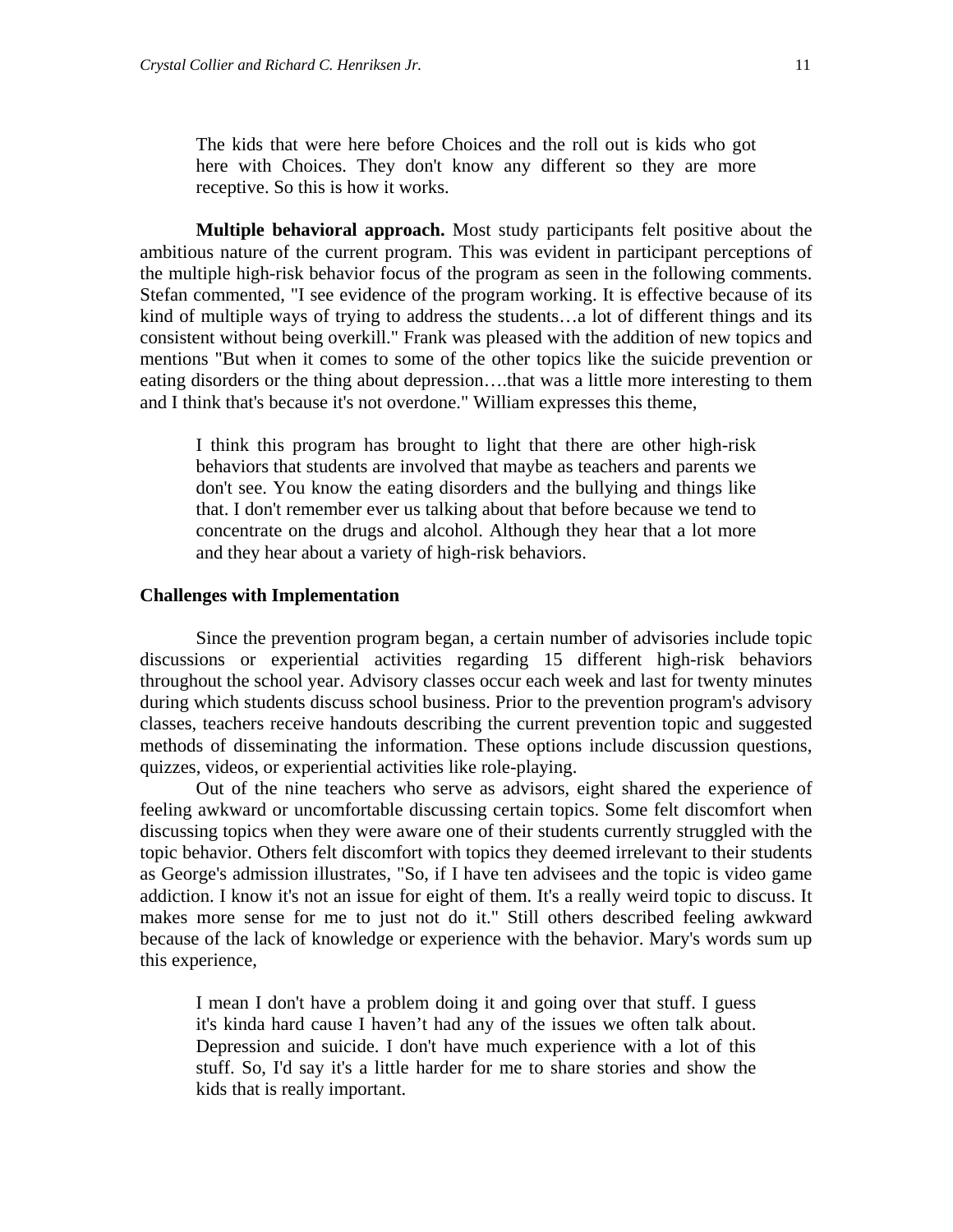Many teachers felt unsure they were qualified to facilitate the activities, as Frankie describes, "We have no kind of qualification to talk to these kids about any of these topics." Additional comments that demonstrate this theme included George's, "There are sometimes that I think I'm asked to do things that I'm not comfortable doing. And I haven't really heard how to do it." and Elliot's, "Not sure all the faculty are comfortable with that. Teachers probably don't know how to teach it."

Regardless of the reason for feeling awkward or uncomfortable, eight of the nine teachers who serve as advisors expressed a willingness to facilitate these activities. Most cited the needs of students to learn skills regarding high-risk behavior as the main motivation for engaging in the activities.

#### **Review of Program Counselor**

The final theme that emerged from the teachers' shared experience of the program was perceptions of the program counselor. Seven study participants shared positive perceptions of the counselor. Some discussed the counselor's ability to be genuine and approachable with students. Some attributed these abilities to the counselor's "coolness" factor. Remarks representing this theme include Stefan's sentiment, "I'm thrilled the program is here and particularly that [the counselor] is here. I think she's fantastic!" and Mary's remarks, "So, I think she has good rapport with students. She is kind of no nonsense and to the point and I think students like her once they get to know her." Parker's observations of the process demonstrate this theme,

The kids didn't know really how to take [the counselor] and it took them all to find out that she was a regular person and she was cool. I think it's good for [the counselor] just to be seen walking around interacting with students. I think that the kids may think that oh God there's that drug and alcohol woman. I think that her doing that allows the students to let their guards down. And they might be more apt to come in and chat with her because of that.

Most participants described their impressions of the prevention program counselor's rapport with students and staff. Robert described how he perceived how the counselor was fitting in with faculty, "I think now that it is beginning to sort of become part of the school's culture, and particularly the person [the counselor] who is running the program has begun to be accepted more in the faculty and staff circles rather than being very suspicious of her."

## **The Essence of the Experience**

In essence, the participants of this study revealed a cautious but positive experience with the phenomenon. Participants' textural descriptions included experiencing inconsistent historical efforts by the school to deal with high-risk behaviors as well as minimal and ineffective prevention programming. These experiences included the shared knowledge that their school had acquired a reputation as a "party school."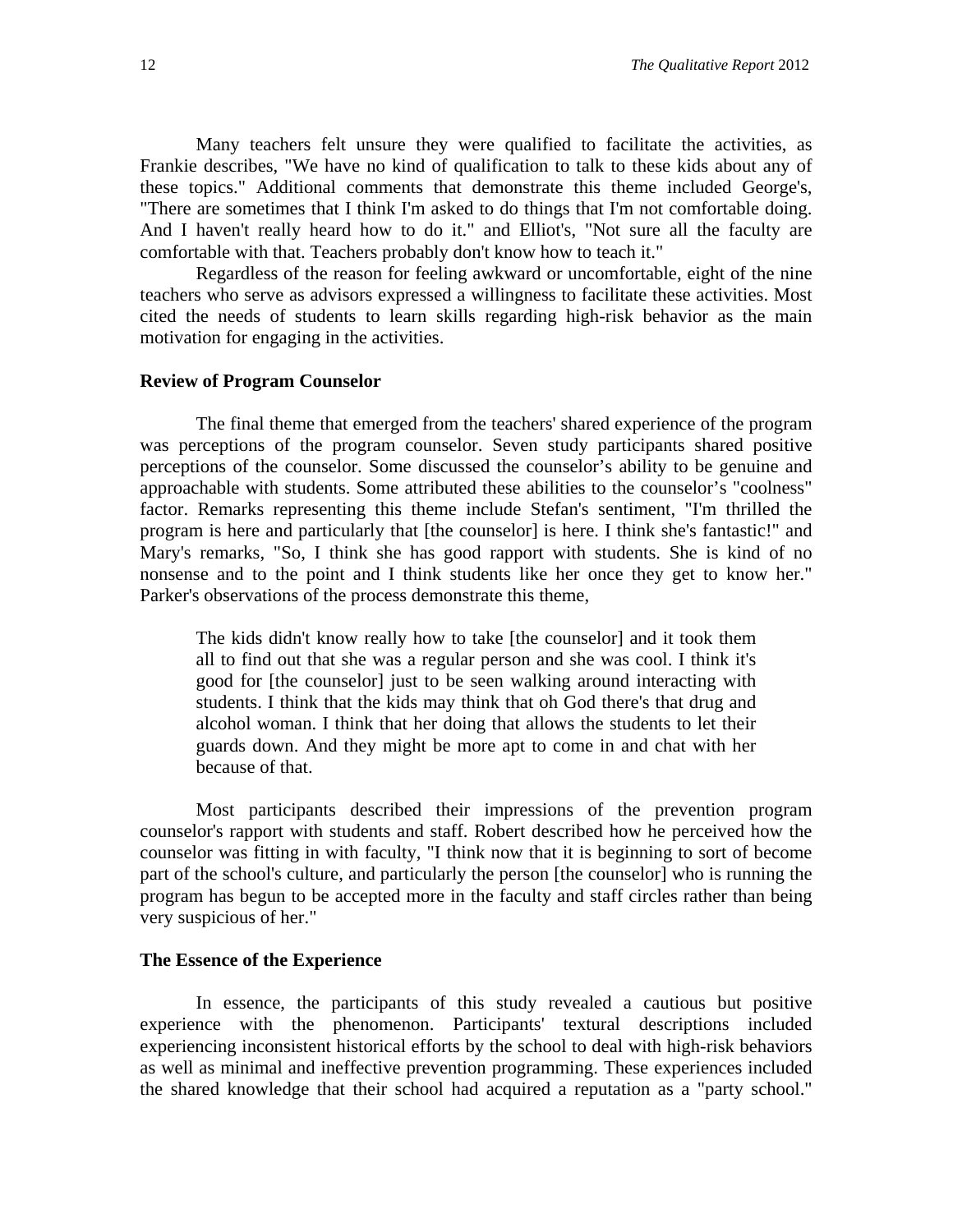Accompanying this knowledge, there appeared to be a shared awareness of the need for a prevention program to deal with high-risk issues. The perception of historical events and needs of the population seemed to create a cautiously, optimistic environment for the current program's introduction and implementation. Sharing the belief that the new program fits well into the culture, the participants perceived the effort to be a promising beginning in establishing an effective high-risk behavior prevention program. All participants observed effects of the prevention program, some positive as in more student involvement and discussion and some negative such as students not taking the content seriously. Most participants shared positive perceptions regarding the multiple, high-risk focus of the program as well as the program's counselor. The participants saw the counselor as "likable" and seemed to appreciate the useful service she offered to the teachers and the students.

When woven together, the structural and textural elements paint a picture of a cautiously, optimistic participant experience of a multiple, high-risk prevention program taking place in many areas and under many circumstances within their school. Although participants experienced challenges during implementation of the universal portion of the programming, teachers appeared willing to face these difficulties because of their perceived need for the program. Thus far, participants felt hopeful and in support of future prevention endeavors.

#### **Discussion**

To sustain the progress made in the development of effective prevention programming, researchers must determine successful implementation procedures for these programs in real-world settings. As described in the literature, much of the success of universal prevention programming lay on the shoulders of teachers and counselors who implement such programming (Drug Strategies, 1999; Porath-Waller, Beasley, & Beirness, 2010; Rohrbach, Grana, Sussman, & Valente, 2006; Tobler et al., 2000). Thus, gathering information from these facilitators is vital both prior to and during the process. Even though the current body of qualitative literature regarding teacher perceptions of prevention programming is limited and sparse, the results of recent studies have demonstrated how valuable this methodology can be in uncovering data critical to promoting program improvements and sustainability (Baker-Henningham & Walker, 2009; Boxer, Musher-Eizenman, Dubow, Danner, & Heretick, 2006; Crothers & Kolbert, 2004; Lohrmann et al., 2008; Soza-Vento & Tubman, 2004). The results of the current study point to specific perceptions about the school climate and attributes of the program that may promote or hinder the real-world application of a multiple high-risk behavior prevention program containing a universal program portion recently implemented at a school in a Southwestern state.

According to Cohen et al. (2009), a positive school climate has been linked to positive student development, academic achievement, teacher retention, and effective high-risk prevention. A sense of positive school climate emerged from the participants shared experience of the introduction and implementation of the prevention program recently implemented in their school. Teachers described beliefs that their school is progressive, proactive, and unified. Catherine's description illustrates these beliefs, "I'm not saying that we're a touchy feely school because that sounds funny. But we are. You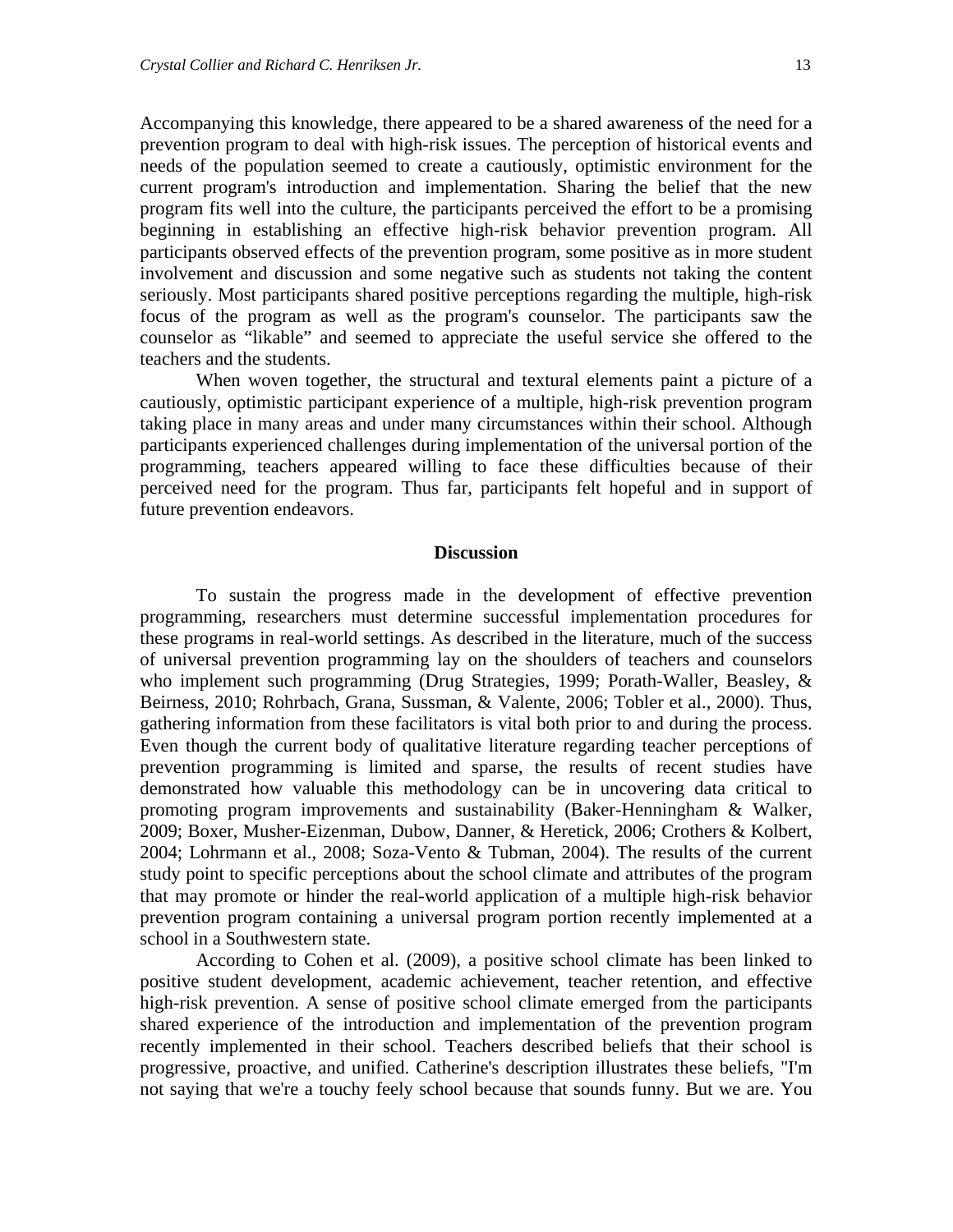know we are a community. We address problems. We're forward thinking." The positive climate at this school serves as a good foundation for the adoption and growth of the current prevention program.

When taking into consideration that the perceptions of the attributes of a prevention program may affect the rate of its adoption into the school (Lohrmann et al., 2008; Rohrbach et al., 2006), it is important to note that three out of the five themes identified in the current study positively depict program attributes. Teachers perceived the program to be a positive improvement compared to perceived inconsistent and ineffective historical efforts. In addition, most study participants identified a need for a prevention program that addresses the permissive parenting perceived to be prevalent within the student body. Another program attribute well received by participants was the multiple high-risk behavior focus. Teachers viewed this approach as more realistic and offering students a variety of discussion points without overdoing any one specific topic. Lastly, the program counselor herself was perceived as a positive attribute. The positive opinions of the participants may assist in the continued integration of the program within the school system and offer motivation for teachers to deliver the program with fidelity.

Regarding fidelity, previous research indicates successful program implementation by teachers depends, in part, upon how comfortable they are with the approach and how motivated they are about the approach (Rohrbach et al., 2006; Sobeck, Abbey, & Agius, 2006). One of the emerging themes that indicated an area of concern for the current program was the awkwardness felt by teachers during high-risk behavior discussions. Even though teacher motivation appears to be high, eight participants in the current study shared the experience of feeling awkward or uncomfortable when discussing high-risk behavior topics. These feelings may have a negative impact on implementation. This finding concurs with previous research, which found that teachers uncomfortable with content and interactive activities might fail to deliver or implement these activities (Sobeck, Abbey, & Agius, 2006).

Data gathered from the participants of this study regarding their positive reviews of the program counselor may prove useful for teachers who feel discomfort when facilitating program activities. At this school, the prevention program counselor is a mental health counselor who oversees, trains, and directs teachers who facilitate the program activities. Previous studies have shown that the type of leader can affect the delivery quality of prevention programming (Hansen, 1992; Klimes-Dougan et al., 2009; Tobler et al., 2000). Tobler et al. (2000) found that mental health professionals are the most effective prevention program facilitators next to peers and then teachers. However, if prevention programs that contain universal portions such as this one need teachers to assist in the delivery of program curriculum, then cooperation and collaboration between teachers and the mental-health professionals is essential (Boxer, Musher-Eizenman, Dubow, Danner, & Heretick, 2006). According to the teachers' perceptions, this collaboration and cooperation is currently in place. Thus, teachers at this school may benefit from training conducted by the program counselor whom they trust and perceive to be competent. Elliot's comment reflects this sentiment,

I think the program is an excellent idea. I think [the counselor is] doing it the right way. There are those kids that are in desperate need and they need counseling. And you know drug and alcohol abuse is not an easy area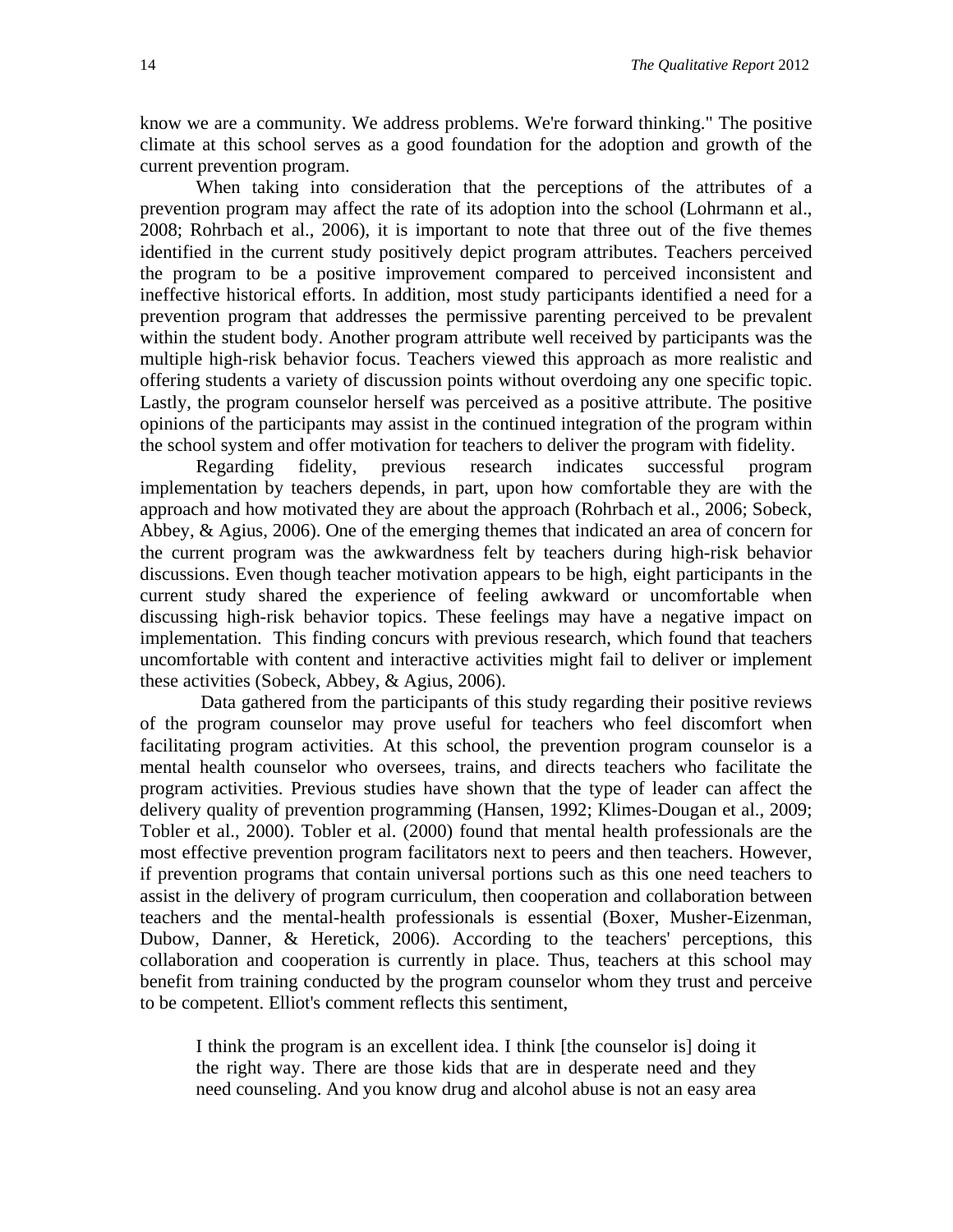to counsel in.

## **Limitations**

There were several limitations to this study. First, this study was conducted in a private religious school of a single denomination. Therefore, the results may not be transferable to other religious schools nor to public schools. This study did not examine the role religion plays in high-risk behavior. Second, the study took place in one geographic region, which may not be consistent with other geographic regions. Third, there were no ethnically diverse participants in this study. Teachers from other ethnic backgrounds may perceive the implementation of a prevention program differently. A more diverse population may offer different perspectives, opinions, values, and beliefs important to consider within a school's culture. This study took place in a predominantly White high school thus limiting the transferability. Results could be different in schools with more diverse populations but the role that race and class may play in high-risk behavior was not explored in this study. Finally, the authors accomplished data triangulation only by comparing interview data to written information. Further triangulation could have been accomplished by using multiple observers and an additional theoretical scheme to interpret the phenomenon.

## **Implications and Recommendations**

This study is one of few studies that investigated teachers' perceptions of schoolwide prevention programming and the only study known that investigated teachers' perceptions of a multiple high-risk behavior prevention program and their part in the facilitation of the universal programming portion. Specifically, the researchers found that the effectiveness of the school's prevention program can be increased by targeting and enhancing teachers' perceptions of (a) the public's perception of the school, (b) the school's positive changes to address high-risk behavior in the students, (c) the school's positive changes to address parenting practices that may increase high-risk behavior in students, (d) the effectiveness and consistency of the current program, and (e) the effectiveness of the program's mental health professional. In addition, teacher training directed toward reduction of facilitation challenges when discussing program material may increase the fidelity of implementation and improve school climate.

These findings have important implications for prevention program implementation in a variety of real-world settings. Prevention programs tailored to fit a school's culture are more effective (Drug Strategies, 1999; Rohrbach et al., 2006; Sobeck et al., 2006; Tobler et al., 2000). Thus, assessing the culture of each school is essential for identifying factors that promote or hinder the adoption, success, and sustainability of the program. The results of this qualitative study identified factors that support the current prevention program as well as issues that may interfere with effectiveness if not addressed. The use of qualitative methods to assess teachers' perceptions allowed for the discovery of this information in a way that traditional quantitative tactics may have missed. Future research should broaden the scope and assess student and parent perceptions as well. Thus, identifying factors related to all constituents of the prevention program may further improve fidelity accuracy, degree of constituent involvement,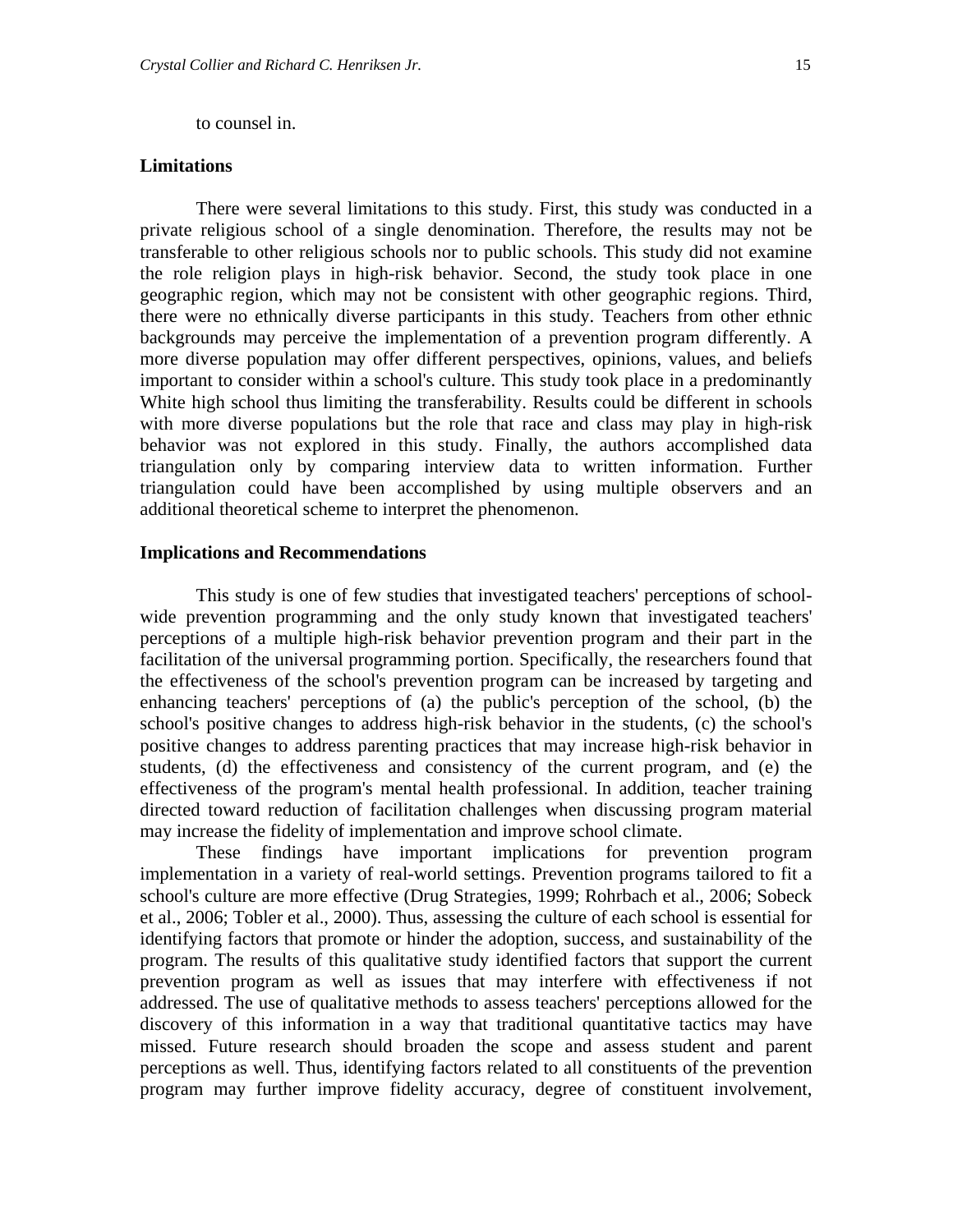saturation of the program within the culture, identification of obstacles of implementation, and target areas in need of support.

#### **References**

- Agatston, P. W., Kowalski, R., & Limber, S. (2007). Students' perspectives on cyber bullying. *Journal of Adolescent Health*, *41*, 559-560. doi: 10.1016/j.jadohealt.2007.09.003
- Alfonso, M., & Dedrick, R. (2010). Self-injury among early adolescents. *American Journal of Health Education*, *41*(2), 74-84.
- Baker-Henningham, H., & Walker, S. (2009, April). A qualitative study of teacher's perceptions of an intervention to prevent conduct problems in Jamaican preschools. *Child: Care, Health & Development*, *35*(5), 632-642. doi: 10.111/j.1365- 2214.2009.00996.x
- Biglan, A., Brennan, P. A., Foster, S. L., & Holder, H. D. (2005). *Helping adolescents at risk: Prevention of multiple problem behaviors*. New York, NY: Guilford Press.
- Boxer, P., Musher-Eizenman, D., Dubow, E. F., Danner, S., & Heretick, D. M. (2006). Assessing teachers' perceptions for school-based aggression prevention programs: Applying a cognitive-ecological framework. *Psychology in the Schools*, *43*(3), 331-344. doi: 10.1002/pits
- Braun-Courville, D. K., & Rojas, M. (2009). Exposure to sexually explicit websites and adolescent sexual attitudes and behaviors. *Journal of Adolescent Health*, *45*, 156- 162. doi: 10.1016/j.jadohealth.2008.12.004
- Brener, N. D., & Collins, J. L. (1998). Co-occurrence of health-risk behavior among adolescents in the United States. *Journal of Adolescent Health*, *22*, 209-213.
- Centers for Disease Control and Prevention. (2009). *Youth Risk Behavior Surveillance-United States, 2009* (Surveillance Summaries MMWR 2010; 59 No. SS-5). Retrieved from CDC website: http://www.cdc.gov/mmwr/pdf/ss/ss5905.pdf
- Cohen, J., McCabe, L., Michelli, N. M., & Pickeral, T. (2009, January). School climate: Research, policy, practice, and teacher education. *Teachers College Record*, *111*(1), 180-213.
- Creswell, J. W. (2007). *Qualitative inquiry and research design: Choosing among five approaches* (2nd ed.). Thousand Oaks, CA: Sage.
- Crothers, L. M., & Kolbert, J. B. (2004). Comparing middle school teachers' and students' views on bullying and anti-bullying interventions. *Journal of School Violence*, *3*(1), 17-32. doi: 10.1300/j202v03n01\_03
- Drug Strategies. (1999). *Making the grade: A guide to school drug prevention programs. Preventing alcohol, tobacco and other drug use. Updated and expanded*. Washington, DC: Drug Strategies.
- Faggiano, F., Vigna-Taglianti, F. D., Versino, E., Zambon, A., Borraccino, A., & Lemma, P. (2005). School-based prevention for illicit drugs use: A systematic review. *Preventive Medicine*, *46*, 385-396. doi: 10.1375/acri.41.2.259
- Fox, H. B., McManus, M. A., & Arnold, K. N. (2010, March). *Significant multiple highrisk behaviors among U.S. high school students* (Fact Sheet No.8). Washington, DC: The National Alliance to Advance Adolescent Health.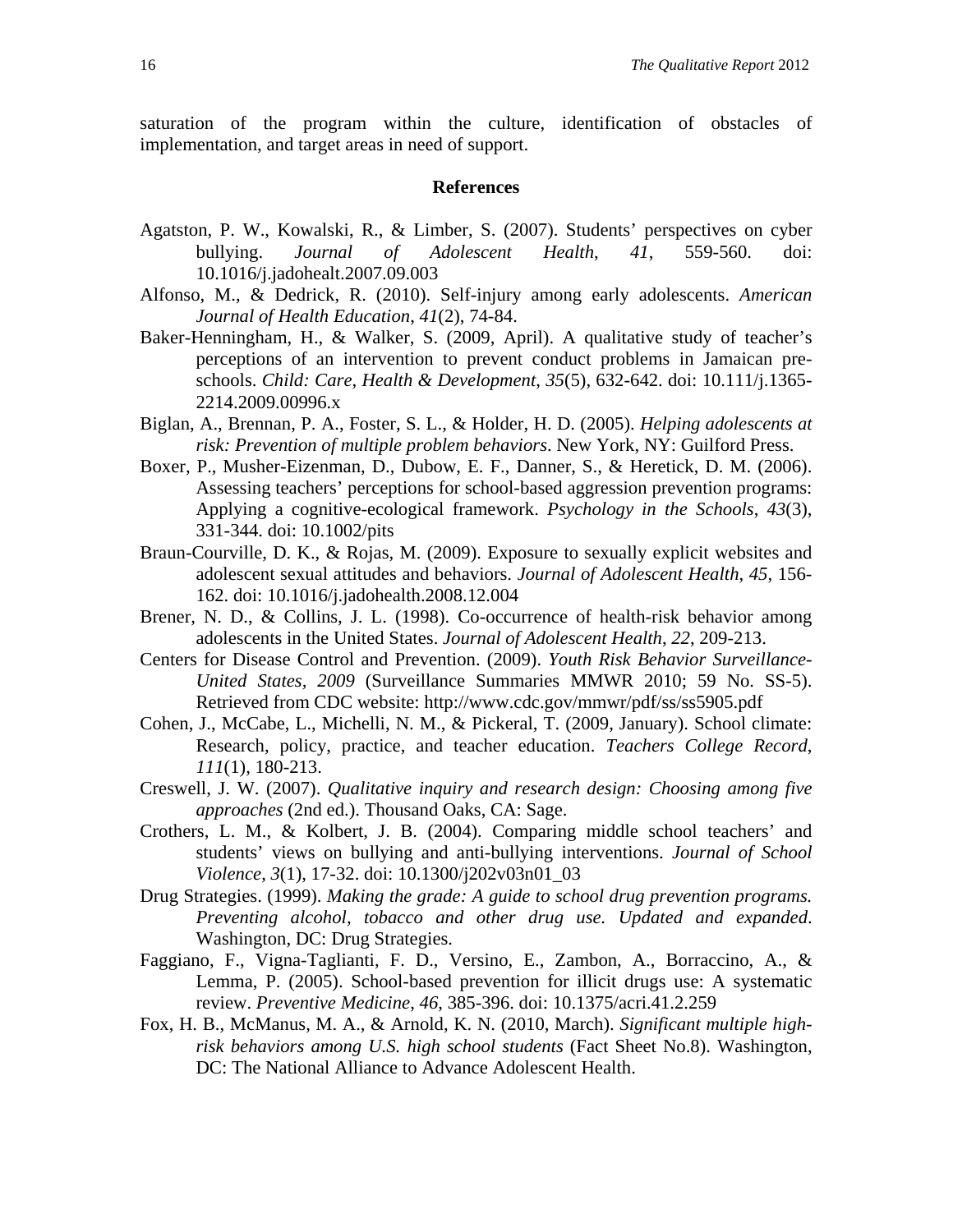- Gottfredson, D. C., & Wilson, D. B. (2003). Characteristics of effective school-based substance abuse prevention. *Prevention Science*, *4*(1), 27-38. doi: 10.1023/A:1021782710278
- Grüsser, S. M., Thalemann, L. R., & Griffiths, M. D. (2007). Excessive computer game playing: Evidence for addiction and aggression? *Cyberpsychology and Behavior*, *10*, 290-292. doi: 10.1089/cpb.2006.9956
- Hamill, C., & Sinclair, H. (2010). Bracketing -- practical considerations in Husserlian phenomenological research. *Nurse Researcher*, *17*(2), 16-24.
- Hansen, W. B. (1992). School-based substance abuse prevention: A review of the state of the art in curriculum, 1980-1990. *Health Education Research: Theory & Practice*, *7*, 403-430.
- Hickman, L., Jaycox, L., Aronoff, J., & Rand, Corp. (2004). *Dating violence among adolescents: Prevalence, gender distribution, and prevention program effectiveness.* Retrieved from Rand Corporation: http://www.rand.org/pubs/reprints/2005/RAND\_RP1176.pdf
- Hilt, L. M., Nock, M. K., Lloyd-Richardson, E., & Prinstein, M. J. (2008). Longitudinal study of an interpersonal model of non-suicidal self-injury among preadolescents. *Journal of Early Adolescence*, *28*, 455-469. doi: 10.1177/0272431608316604
- Klimes-Dougan, B., August, G. J., Lee, C. S., Realmuto, G. M., Bloomquist, M. L., Horowitz, J. L., & Eisenberg, T. L. (2009). Practitioner and site characteristics that relate to fidelity of implementation: The Early Risers prevention program in a going-to-scale intervention trial. *Professional Psychology: Research and Practice*, *40*(5), 467-475. doi: 10.1037/a0014623
- Lindberg, L. D., Boggess, S., & Williams, S. (2000). *Multiple threats: The co-occurrence of teen health risk behaviors*. Washington, DC: Urban Institute.
- Lohrmann, S., Forman, S., Martin, S., & Palmieri, M. (2008). Understanding school personnel's resistance to adopting schoolwide positive behavior support at a universal level of intervention. *Journal of Positive Behavior Interventions*, *10*(4), 256-269. doi: 10.1177/1098300708318963
- Moustakas, C. E. (1994). *Phenomenological research methods*. Thousand Oaks, CA: Sage Publications.
- Onwuegbuzie, A. J., & Collins, K. M. T. (2007, June). A typology of mixed methods sampling designs in social science research. *The Qualitative Report*, *12*(2), 281- 316. Retrieved from http://www.nova.edu/ssss/QR/QR12-2/onwuegbuzie2.pdf
- Pelkonen, M., & Marttunen, M. (2003). Child and adolescent suicide: Epidemiology, risk factors, and approaches to prevention. *Pediatric Drugs*, *5*, 243-265.
- Pisetsky, E. M., Chao, Y. M., Dierker, L. C., May, A. M., & Striegel-Moore, R. H. (2008). Disordered eating and substance use in high-school students: Results from the Youth Risk Behavior Surveillance System. *International Journal of Eating Disorders*, *41*, 464-470.
- Porath-Waller, A. J., Beasley, E., & Beirness, D. J. (2010, June). A meta-analytic review of school-based prevention for cannabis use. *Health Education & Behavior*, *37*(5), 709-723. doi: 10.1177/1090198110361315
- Powell, G. J., Hardoon, K., Derevensky, J., & Gupta, R. (1999). Gambling and risk taking behavior of university students. *Substance Use and Misuse*, *34*, 1167-1184.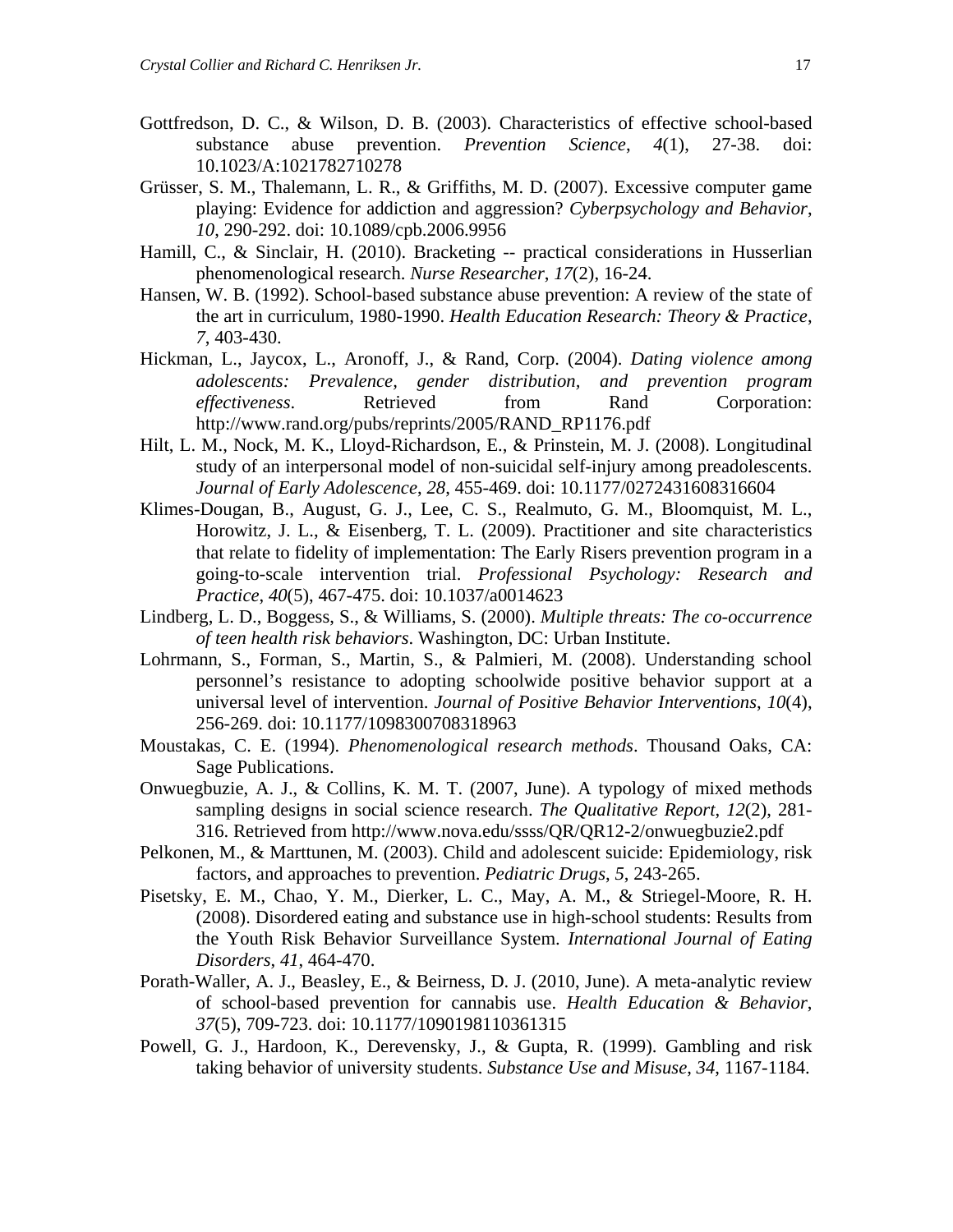- Rohrbach, L. A., Grana, R., Sussman, S., & Valente, T. W. (2006, September). Type II translation: Transporting prevention interventions from research to real-world setting. *Evaluation & The Health Professions*, *29*(3), 302-333. doi: 10.1177/0163278706290408
- Schinke, S., Brounstein, P., & Gardner, S. (2002). *Science-based prevention programs and principles, 2002*. Rockville, MD: Substance Abuse and Mental Health Services Administration, Center for Substance Abuse Prevention.
- Sobeck, J. L., Abbey, A., & Agius, E. (2006). Lessons learned from implementing school-based substance abuse prevention curriculums. *Children & Schools*, *28*(2), 77-85.
- Soza-Vento, R. M., & Tubman, J. G. (2004). Tobacco use prevention education (TUPE) programs in the State of Florida: Correlates and predictors of teachers' perceptions of program effectiveness. *Journal of Health & Social Policy*, 20(1), 43-63. doi: 10.1300/j045v20n01\_03
- Spencer, G. A., & Bryant, S. A. (2000). Dating violence: A comparison of rural, suburban, and urban teens. *Journal of Adolescent Health*, *27*, 302-305.
- Substance Abuse and Mental Health Services Administration's National Registry of Evidence-based Programs and Practices website. (2011). https://preventionplatform.samhsa.gov
- Tobler, N. S., Roona, M. R., Ochshorn, P., Marshall, D. G., Streke, A. V., & Stackpole, K. M. (2000). School-based adolescent drug prevention programs: 1998 metaanalysis. *The Journal of Primary Prevention*, 20(4), 275-336. doi: 10.1023/A:1021314704811
- Tobler, N. S., & Stratton, H. H. (1997). Effectiveness of school-based drug prevention programs: A meta-analysis of the research. *Journal of Primary Prevention*, *18*, 71-128. doi: 10.1023/A:1024630205999

#### **Author Note**

Crystal Collier, MA, LPC-S received her master's degree in clinical psychology at the University of Houston-Clear Lake and is currently a doctoral candidate at Sam Houston State University. She has been licensed by the State of Texas as a professional counselor since 1999 and counselor supervisor since 2006. Her area of expertise includes adolescent development, prevention, anger management, independent living skills, trauma resolution, and cognitive-behavioral therapy, family of origin work, and counselor education and supervision. Crystal is currently the Director of Youth Services and Clinical Development and oversees the Choices Prevention Program for The Council on Alcohol and Drugs Houston. Correspondence regarding this manuscript can be addressed to: Crystal Collier, Department of Educational Leadership and Counseling, Sam Houston State University, Huntsville, TX 77341. E-mail: cam066@shsu.edu

Richard C. Henriksen Jr., Ph.D., LPC-S received his master's degree in counseling and his doctorate degree in counseling from Texas A&M University Commerce. He is currently an Associate Professor of Education at Sam Houston State University, Huntsville, TX. Dr. Henriksen has written two books, more than 12 book chapters, and has published more than 30 journal articles. His dissertation *Black, White,*